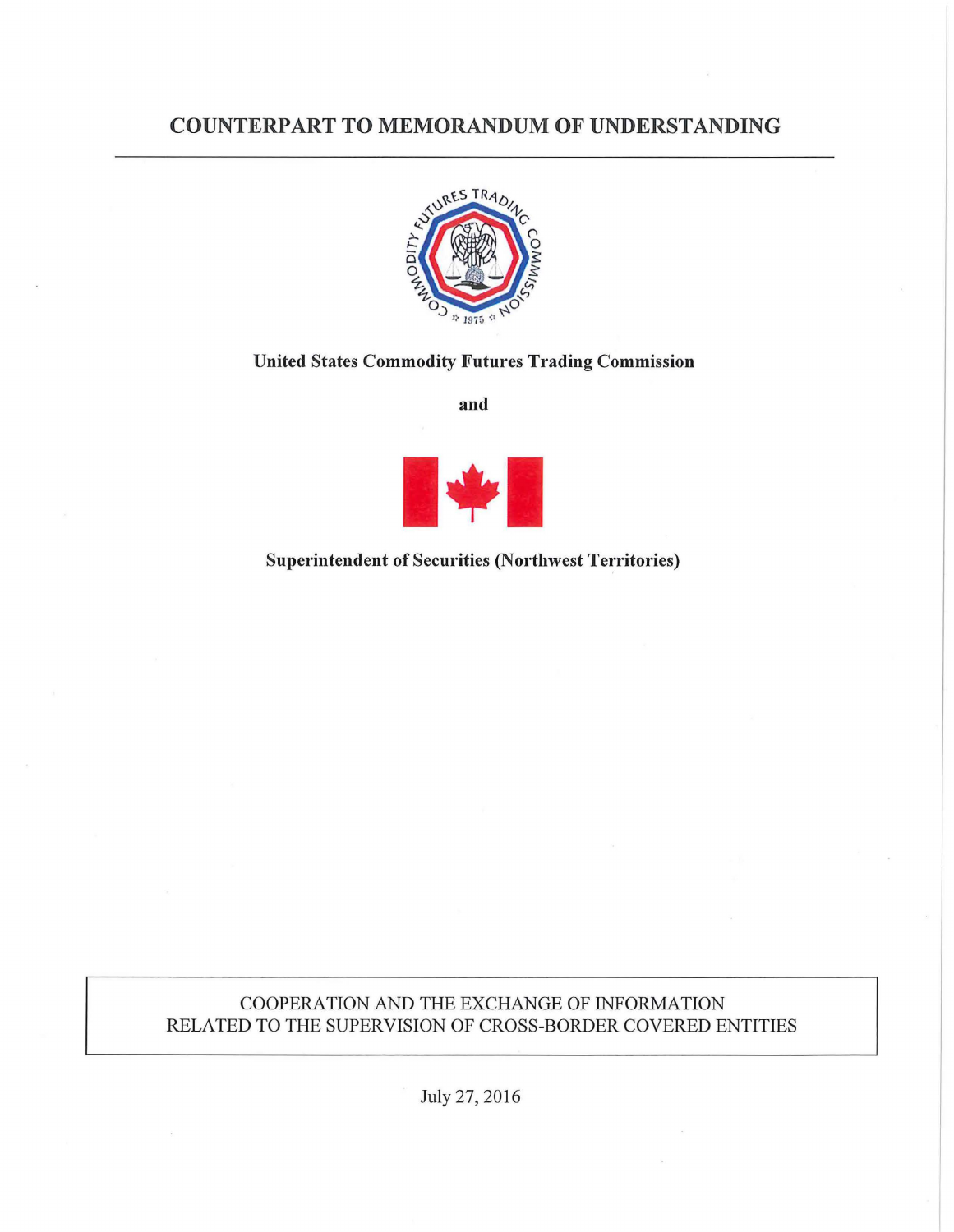#### **Appendix G**

#### **COUNTERPART**

1. The *Memorandum ofUnderstanding Concerning Cooperation and the Exchange of Information Related to the Supervision ofCross-Border Covered Entities* ("MOU") between the Commodity Futures Trading Commission ("CFTC") and the Alberta Securities Commission, the British Columbia Securities Commission, the Ontario Securities Commission, and the Quebec Autorite des marches financiers provides in Article Eight, Paragraph 41:

Any Canadian Authority may become a party to this MOU by executing a counterpart hereof together with the CFTC and providing notice of such execution to the other Canadian Authorities that are signatories to this MOU.

- 2. The CFTC and the Superintendent of Securities (Northwest Territories) ("SSNT") are executing this counterpart to the MOU ("Counterpart") pursuant to Paragraph 41 of the MOU in order for the SSNT to become a party to the MOU.
- 3. The SSNT hereby falls within the definition of the term "Authority" in Article One, Paragraph 1(b), of the MOU, and is a Canadian Authority and one of the Canadian Authorities within the scope of the MOU.
- 4. All terms and provisions of the MOU hereby apply to the SSNT as though the SSNT were specifically referenced in the MOU, except with respect to the SSNT:
	- 32. The Authorities recognize that, while this MOU is not intended to gather information for enforcement purposes, subsequently the Authorities may want to use the nonpublic information provided pursuant to this MOU for enforcement purposes. In cases where a Requesting Authority seeks to use non-public information obtained pursuant to this MOU for enforcement purposes, including in conducting investigations or taking enforcement action, treatment of the non-public information will be in accordance with the use and confidentiality provisions of the IOSCO MMOU. However, with respect to information shared between the CFTC and SSNT, Paragraph 33 applies to such use.
- 5. With respect to the SSNT, where specific Canadian provinces are named in the MOU, the words ''Northwest Territories" are hereby included in the MOU.
- 6. With respect to the SSNT, the definition of the term "Governmental Entity" means the Federal Ministry of Finance and the Northwest Territories Department of Finance, if the Requesting Authority is the SSNT.